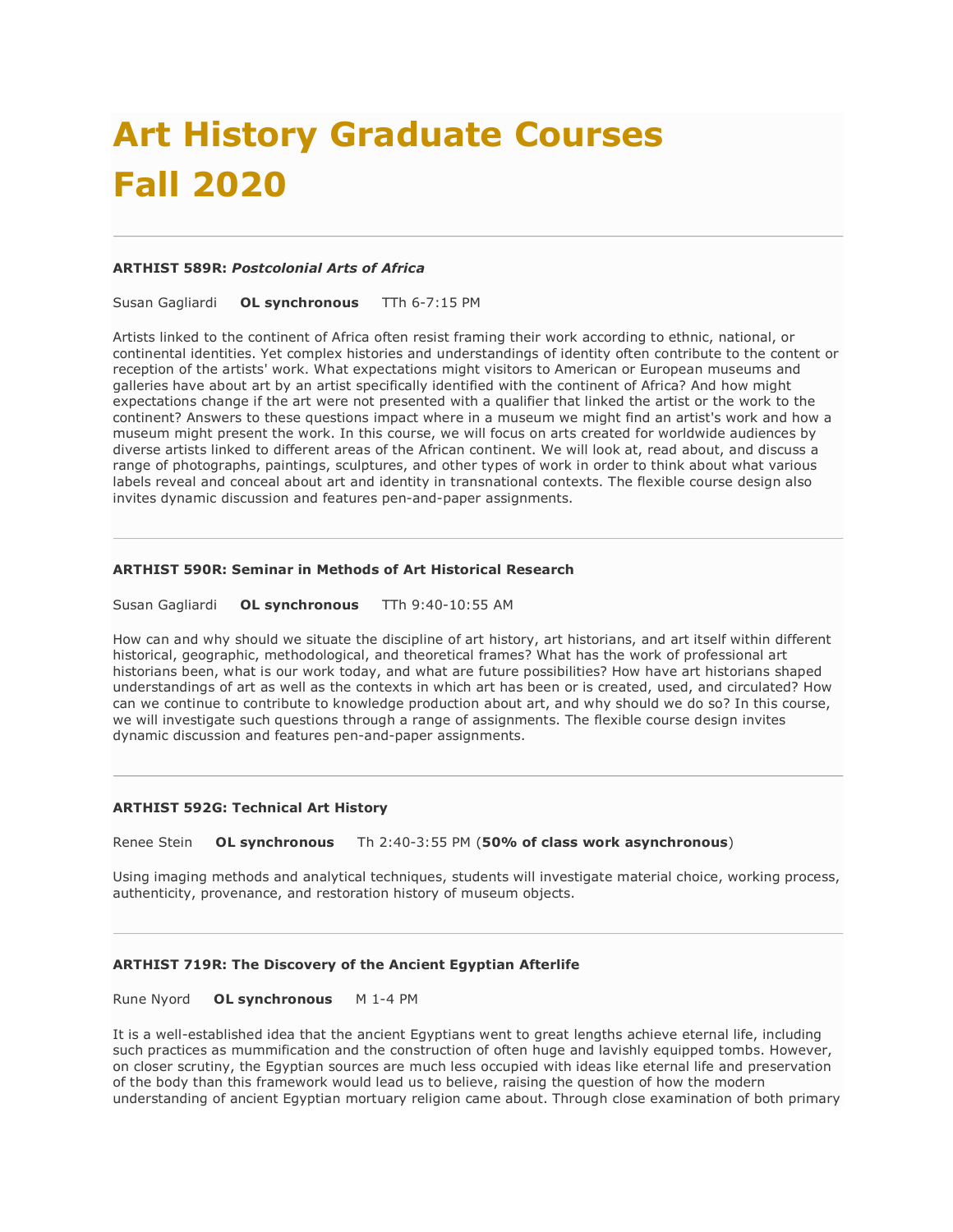and secondary sources, this seminar explores the development of the modern concept of the ancient Egyptian afterlife in Western history. In the formative period of the long  $19<sup>th</sup>$  century in particular, interpretations of the Egyptian afterlife were heavily tinged by broader contemporary ideas in such areas as biblical and Classical scholarship, theology, and ethnography, while also being inextricably bound up with colonial concerns, and the seminar examines these various backdrops and influences to understand how they have helped shape interpretations of the ancient Egyptian sources.

#### **ARTHIST 729:** *Greek Architectural Decoration*

#### Bonna Wescoat **OL synchronous** T 1-4 PM

Greek architecture is most admired today for its striking tectonic expression of horizontal and vertical forces, and the powerful interplay of mass and space. In antiquity, these boldly trabeated forms were richly augmented with painted, molded, and sculptured decoration. In this seminar, we will consider the complex interaction of architectural form and its ornament by examining embellishments that range from the elaborated roof decorations of the 7th century BC to the painted facades of Macedonian tombs. While engaging theoretical considerations of order and ornament (both Vitruvian and modern), our investigation centers on how the diverse repertoire of architectural ornament, including intricate sculptural programs, floral designs, and tiered patterns of abstract moldings, brought beauty and meaning to Greek architecture.

#### **ARTHIST 775R:** *Modernism as a philosophical problem*

#### Todd Cronan **OL synchronous** W 8-11 AM

What are the defining issues of the modernist period? What, if anything, defines the shared set of concerns and problems of art made between 1850 and 1970? One of the basic questions revolves around the possibility of something called "autonomy." In the simplest terms, it's a question of self-determination or self-rule. It is about the difference, if there is one, between art and the world. Needless to say, the notion that art is defined in opposition to the world is a highly contested one. We will consider why autonomy became a defining concern, and, above all, how it was contested over and over again by a now-familiar set of commitments to the social, the political, materiality, affectivity, and technology. We will examine the basic efforts to contest autonomy with special emphasis on the social history of art, theories of race and culture, and the "new" materialism or object ontology. What, in the end, is defensible about notions of artistic or individual autonomy? If art is not defined by its autonomy, then what are the proper terms to understand the meaning of art? We will consider both chief exemplars of artistic autonomy (including Manet, Matisse, Picasso, Pollock, Louis) and famous efforts to contest it in the works of Duchamp, Moholy-Nagy, minimalism, and identity-based art. We will examine the writings of Stanley Cavell, Robert Pippin, John McDowell, Elizabeth Anscombe, Clement Greenberg, Michael Fried, Gilles Deleuze, Bruno Latour, Rita Felski and others.

#### **ARTHIST 790:** *Teaching Art History*

Linda Merrill **OL synchronous** W 11:20 AM-12:35 PM (**50% of class work asynchronous**)

ARTHIST 790/791 is designed to meet the Graduate School (TATTO) requirement for a teacher training course for students in art history. It is required of those graduate students serving as TAs in ARTHIST 101/102 and is offered in concert with their teaching experience in those courses.

#### **ARTHIST 796R: Internship in Art History**

Coordinator: Faculty